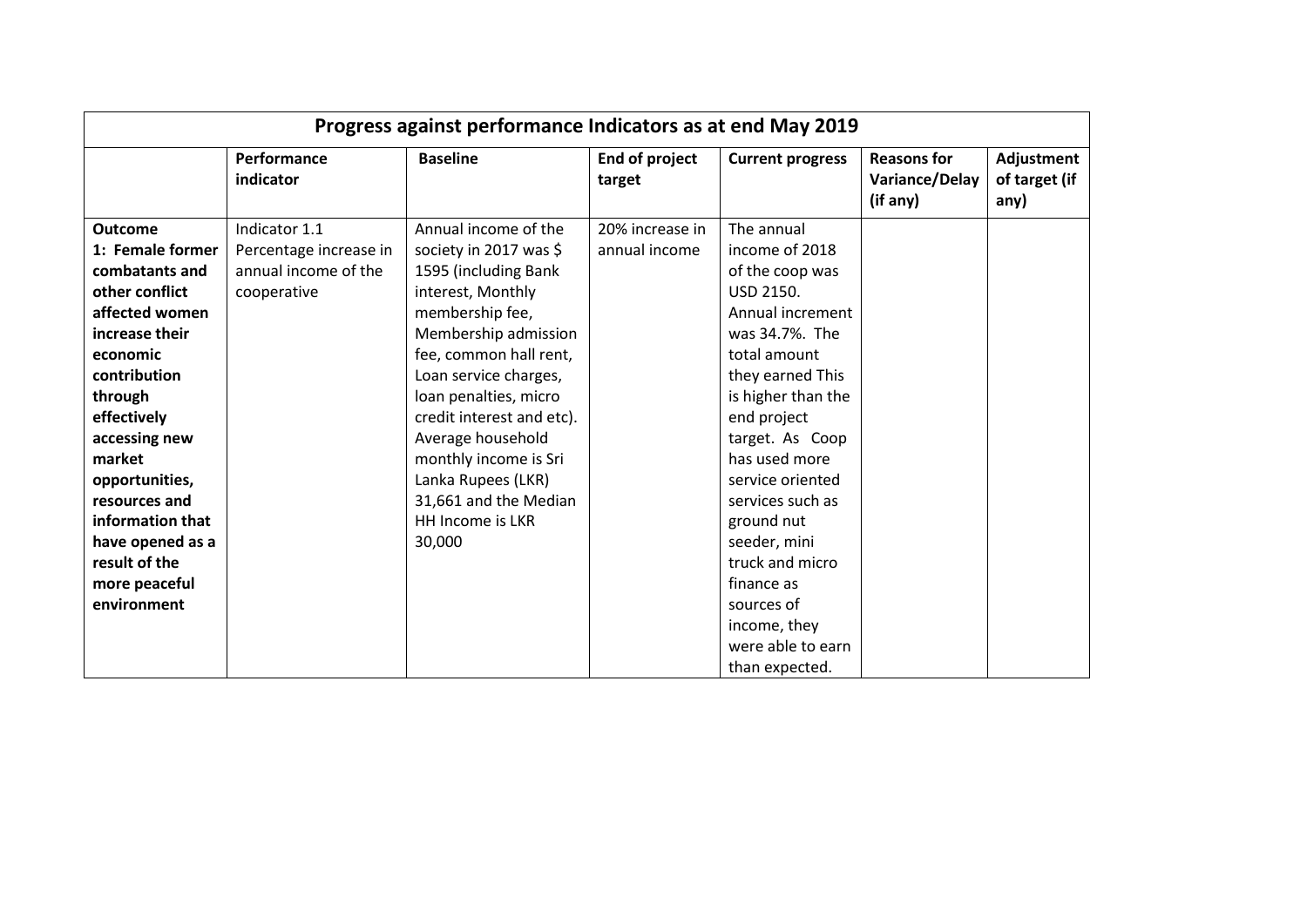| Indicator 1.2            | PTK society so far has | Minimum 5   | One network is     |  |
|--------------------------|------------------------|-------------|--------------------|--|
| PTK established a        | no network with other  | cooperative | established by     |  |
| network with other       | cooperatives in the    | networks    | the cooperative    |  |
| cooperatives in          | District.              |             | to address the     |  |
| Mullaitivu district to   |                        |             | issue of accessing |  |
| enhance the economic     |                        |             | the market.        |  |
| enterprise)              |                        |             | Ginger farmers of  |  |
| Level of the networks    |                        |             | the cooperative    |  |
| establish by the         |                        |             | are now            |  |
| cooperative, for linking |                        |             | collectively       |  |
| with economic            |                        |             | selling their      |  |
| opportunities )          |                        |             | Ginger             |  |
|                          |                        |             | production to the  |  |
|                          |                        |             | Jaffna market      |  |
|                          |                        |             | which is a local   |  |
|                          |                        |             | market at          |  |
|                          |                        |             | wholesale price.   |  |
|                          |                        |             | Common             |  |
|                          |                        |             | transport is       |  |
|                          |                        |             | provided by the    |  |
|                          |                        |             | cooperative.       |  |
|                          |                        |             | Jaffna traders     |  |
|                          |                        |             | introduced them    |  |
|                          |                        |             | to the Dambulla    |  |
|                          |                        |             | market too.        |  |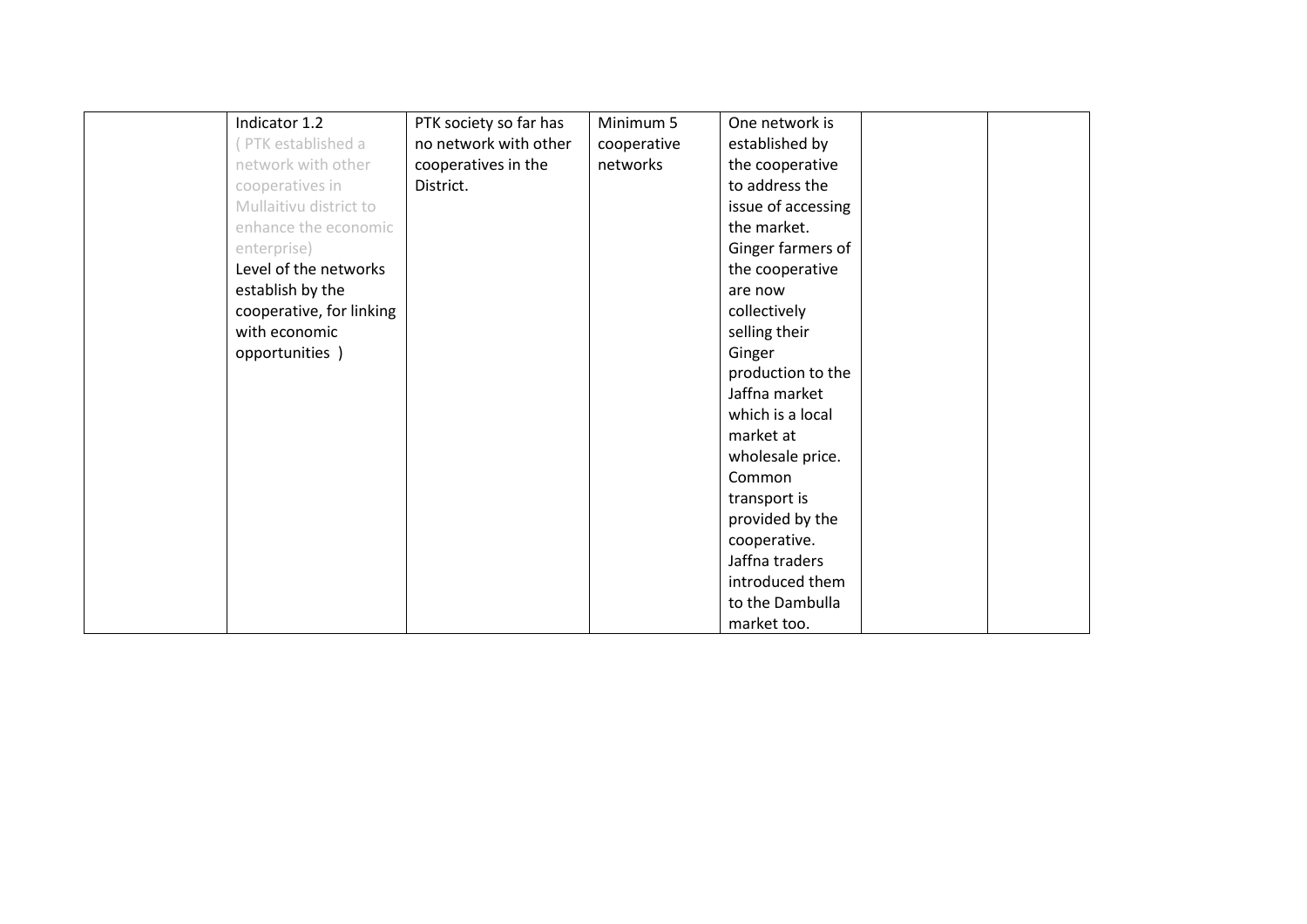| Output 1.1: The      | Indicator 1.1.1          | No plan exists at this | <b>NO</b> | Few business       |  |
|----------------------|--------------------------|------------------------|-----------|--------------------|--|
| women's              | (The cooperative         | moment                 |           | models which       |  |
| cooperative gains    | develops a viable        |                        |           | have been          |  |
| the knowledge,       | business strategy with   |                        |           | initiated with the |  |
| skills, insights and | a networking plan, and   |                        |           | support of the     |  |
| networks             | SMART                    |                        |           | LEED+ project      |  |
| required to better   | milestones/objectives);  |                        |           | have been          |  |
| integrate in         |                          |                        |           | identified as      |  |
| society to           | Availability of a viable |                        |           | elements of the    |  |
| position             | business strategy for    |                        |           | viable business    |  |
| themselves to        | coop                     |                        |           | strategy of the    |  |
| access to new        |                          |                        |           | coop. The          |  |
| markets              |                          |                        |           | identified         |  |
|                      |                          |                        |           | elements are       |  |
|                      |                          |                        |           | moringa farms,     |  |
|                      |                          |                        |           | free-range         |  |
|                      |                          |                        |           | poultry rearing,   |  |
|                      |                          |                        |           | and an             |  |
|                      |                          |                        |           | agricultural       |  |
|                      |                          |                        |           | inputs sales       |  |
|                      |                          |                        |           | centre. The        |  |
|                      |                          |                        |           | business Strategy  |  |
|                      |                          |                        |           | for the coop will  |  |
|                      |                          |                        |           | be developed in    |  |
|                      |                          |                        |           | August.            |  |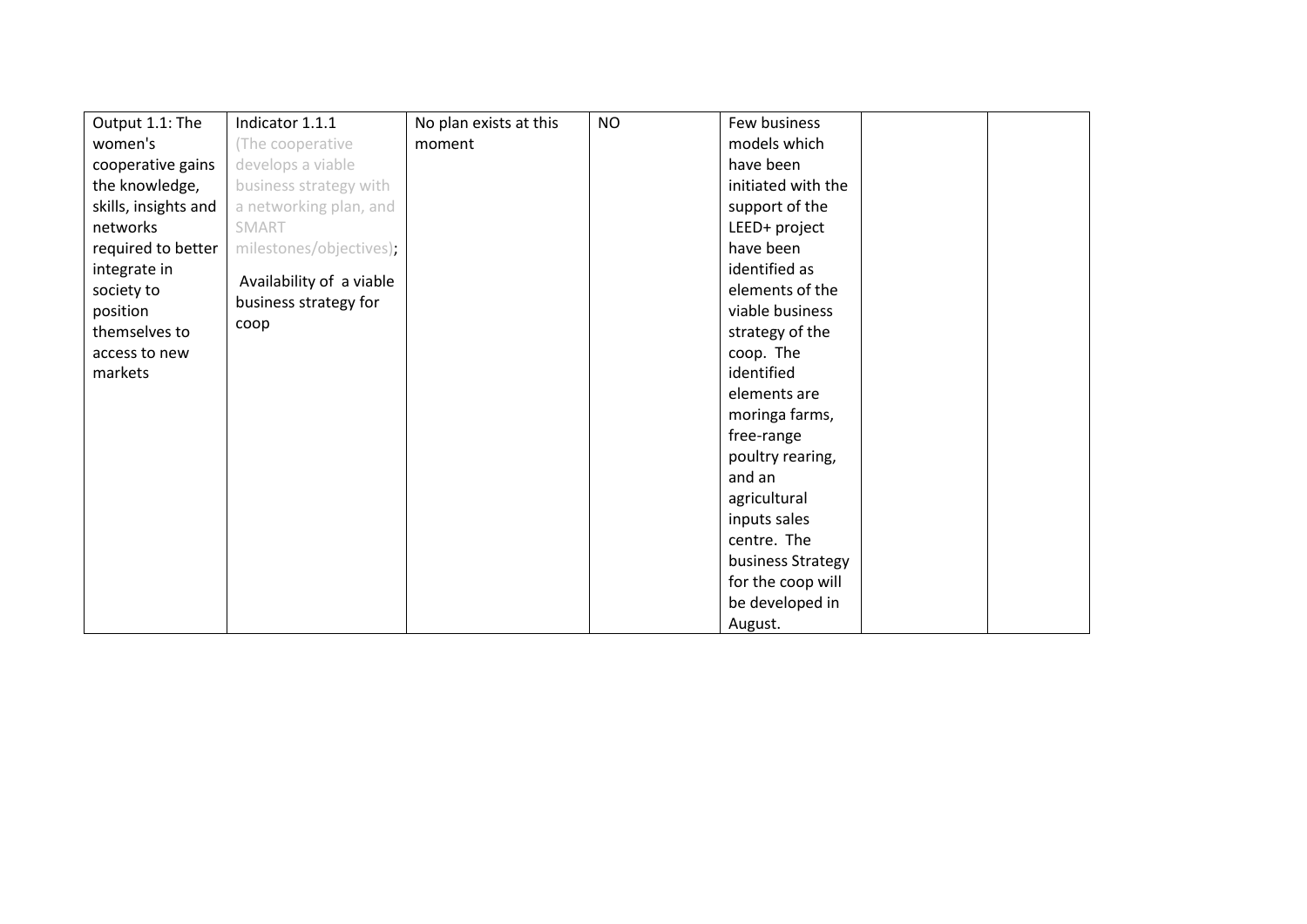| Indicator 1.1.2         | Above 90% of the         | 50 cooperative     | ToR for training is |  |
|-------------------------|--------------------------|--------------------|---------------------|--|
| A minimum of 50         | participants are not     | members            | being developed.    |  |
| cooperative members     | proficient in Sinhala    | trained            |                     |  |
| participate in Sinhala  | language reading,        |                    |                     |  |
| and English classes and | speaking and writing.    |                    |                     |  |
| attain B1 language      | (95% - not proficient in |                    |                     |  |
| level competency by     | reading Sinhala, 92%     |                    |                     |  |
| the end of the project. | not proficient in        |                    |                     |  |
| Number of cooperative   | speaking Sinhala and     |                    |                     |  |
| members attain B1       | 97% not proficient in    |                    |                     |  |
| language level by the   | writing Sinhala.         |                    |                     |  |
| project                 | Moreover, the            |                    |                     |  |
|                         | beneficiaries are not    |                    |                     |  |
|                         | conversant in English    |                    |                     |  |
|                         | language as well. (Not   |                    |                     |  |
|                         | proficient in Reading,   |                    |                     |  |
|                         | Speaking and Writing     |                    |                     |  |
|                         | as 75%, 84% and 78%      |                    |                     |  |
|                         | respectively.            |                    |                     |  |
|                         | 0                        | 40% of coop        | No progress has     |  |
|                         | 0% of coop members       | members gain       | been made on        |  |
| Indicator 1.1.3         | gain skills relevant to  | skills relevant to | developing skills   |  |
|                         | business strategy plan   | business           | as at this point of |  |
| All collective members  | of the coop.             | strategy plan of   | the project. The    |  |
| are competent in at     |                          | the coop           | project has not     |  |
| least 1 new skills area |                          |                    | developed           |  |
| relevant to the         |                          |                    | business strategic  |  |
| strategy plan by the    |                          |                    | plan yet.           |  |
| end of project;         |                          |                    |                     |  |
| Percentage of coop      |                          |                    |                     |  |
| members gain skills     |                          |                    |                     |  |
| relevant to business    |                          |                    |                     |  |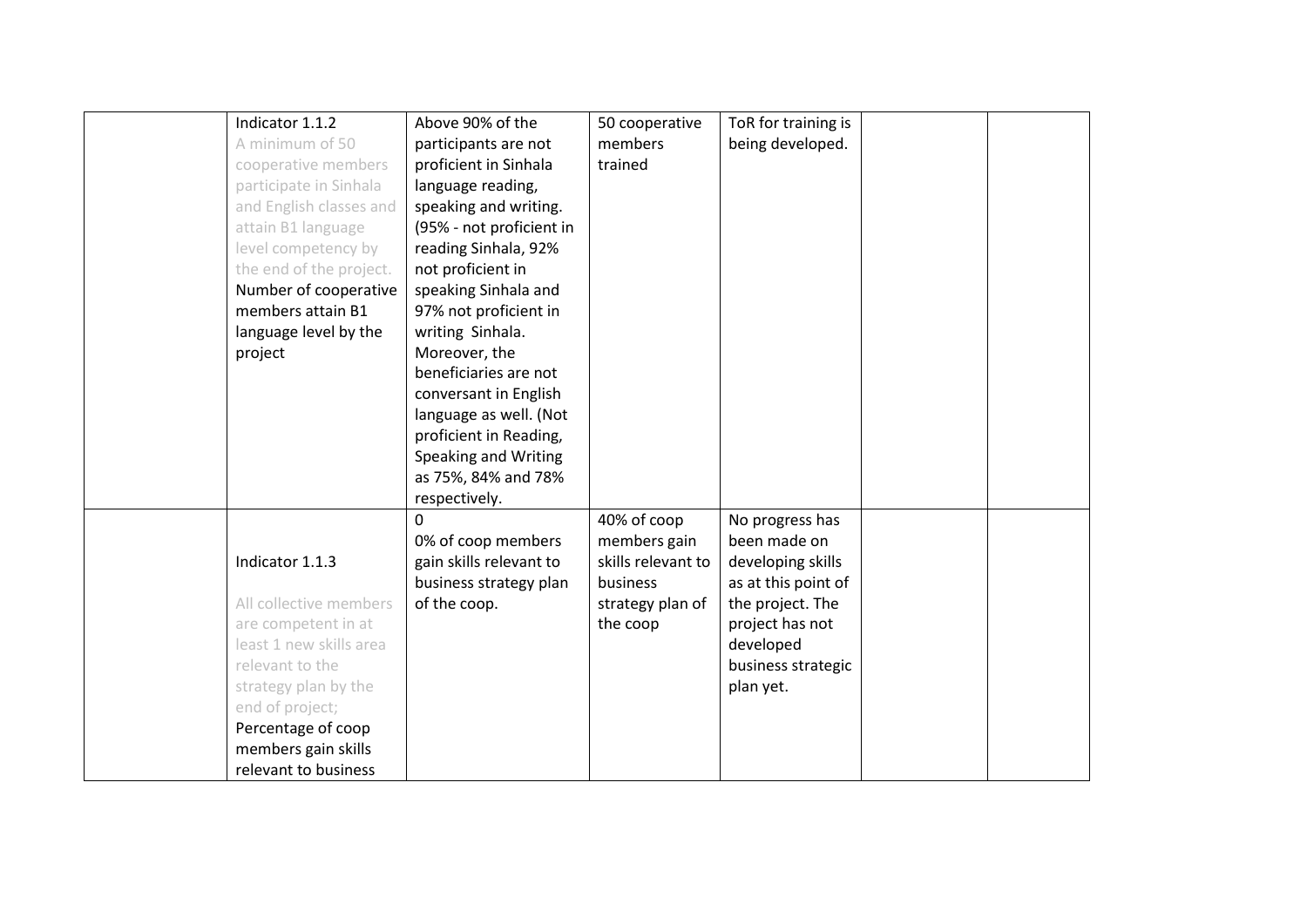| <b>Outcome 2:</b><br><b>Female former</b><br>combatants and<br>other conflict<br>affected women<br>leverage their<br>increased social<br>status to be a<br>leading voice in<br>the region's<br>informal private<br>sector's<br>contribution to<br>peacebuilding | strategy plan of the<br>coop.<br>Indicator 2.1<br>By the end of the<br>project period PTK has<br>established or is<br>actively involved in<br>peacebuilding with a<br>network of other<br>female former<br>combatant and conflict<br>affected women<br>cooperatives in the<br>district/region<br>Level of involvement<br>of coop in<br>peacebuilding | 90% mentioned that no<br>any tension with other<br>community members<br>outside the project<br>14% of the<br>beneficiaries have<br>already engaged in<br>business with members<br>of different ethnic<br>groups | Not applicable | Cooperative<br>organized a peer<br>learning session<br>together with<br>Thirapanee Coop<br>(Lanka Kantha<br>Sanwardhana<br>sewa<br>Sangamaya).<br>Thirapane coop<br>which consist<br>with Sinhala<br>community runs<br>very well. |  |
|-----------------------------------------------------------------------------------------------------------------------------------------------------------------------------------------------------------------------------------------------------------------|------------------------------------------------------------------------------------------------------------------------------------------------------------------------------------------------------------------------------------------------------------------------------------------------------------------------------------------------------|-----------------------------------------------------------------------------------------------------------------------------------------------------------------------------------------------------------------|----------------|-----------------------------------------------------------------------------------------------------------------------------------------------------------------------------------------------------------------------------------|--|
| Output 2.1: The                                                                                                                                                                                                                                                 | initiatives<br>Indicator 2.1.1                                                                                                                                                                                                                                                                                                                       | 33% of the                                                                                                                                                                                                      | Not applicable | Fifty youth have                                                                                                                                                                                                                  |  |
| women's                                                                                                                                                                                                                                                         |                                                                                                                                                                                                                                                                                                                                                      | beneficiaries are facing                                                                                                                                                                                        |                | been trained on                                                                                                                                                                                                                   |  |
| cooperative gains                                                                                                                                                                                                                                               | By the end of the                                                                                                                                                                                                                                                                                                                                    | hardships/challenges in                                                                                                                                                                                         |                | <b>Peace Priority</b>                                                                                                                                                                                                             |  |
| the knowledge                                                                                                                                                                                                                                                   | project PTK are                                                                                                                                                                                                                                                                                                                                      | terms of doing business                                                                                                                                                                                         |                | Plan.                                                                                                                                                                                                                             |  |
| an                                                                                                                                                                                                                                                              | recognized                                                                                                                                                                                                                                                                                                                                           | being a female                                                                                                                                                                                                  |                | Consequently,                                                                                                                                                                                                                     |  |
| understanding,                                                                                                                                                                                                                                                  | local/regional                                                                                                                                                                                                                                                                                                                                       |                                                                                                                                                                                                                 |                | trained youth                                                                                                                                                                                                                     |  |
| skills and insights                                                                                                                                                                                                                                             | champions/advocates                                                                                                                                                                                                                                                                                                                                  |                                                                                                                                                                                                                 |                | had organized                                                                                                                                                                                                                     |  |
| on peacebuilding;                                                                                                                                                                                                                                               | of a relevant peace                                                                                                                                                                                                                                                                                                                                  |                                                                                                                                                                                                                 |                | PPP awareness in                                                                                                                                                                                                                  |  |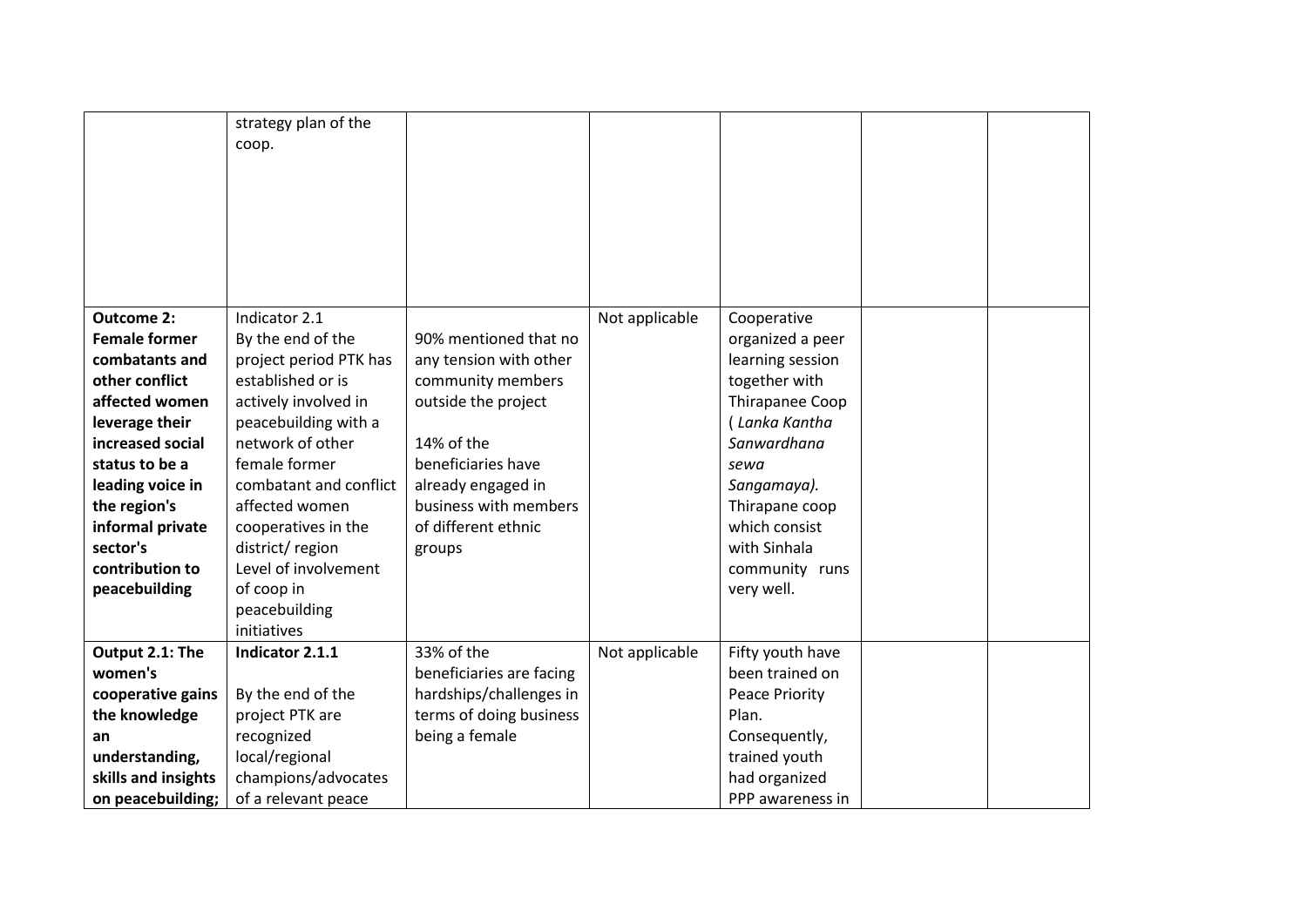| together with the<br>access and<br>opportunity to<br>share lessons and<br>experiences with<br>other<br>peacebuilding<br>and women's<br>empowerment<br>networks<br>throughout Sri<br>Lanka in order to<br>enhance their | related issue (such as<br>GBV or female former<br>combatant rights)                                                                                                                                                                                                                                                                                       |                                                                                                                                      |     | 5 villages<br>covering 400<br>people in the<br>Mullaitivu<br>district.                                                                                                                                                               |  |
|------------------------------------------------------------------------------------------------------------------------------------------------------------------------------------------------------------------------|-----------------------------------------------------------------------------------------------------------------------------------------------------------------------------------------------------------------------------------------------------------------------------------------------------------------------------------------------------------|--------------------------------------------------------------------------------------------------------------------------------------|-----|--------------------------------------------------------------------------------------------------------------------------------------------------------------------------------------------------------------------------------------|--|
| own role in                                                                                                                                                                                                            |                                                                                                                                                                                                                                                                                                                                                           |                                                                                                                                      |     |                                                                                                                                                                                                                                      |  |
| building<br>sustainable                                                                                                                                                                                                |                                                                                                                                                                                                                                                                                                                                                           |                                                                                                                                      |     |                                                                                                                                                                                                                                      |  |
| peace                                                                                                                                                                                                                  |                                                                                                                                                                                                                                                                                                                                                           |                                                                                                                                      |     |                                                                                                                                                                                                                                      |  |
|                                                                                                                                                                                                                        | Indicator 2.1.2<br>By the end of the<br>project at least 50% of<br>PTK's members can<br>articulate an accurate<br>understanding of, and<br>coherent views on<br>local, regional and<br>national peace related<br>issues and<br>mechanisms.<br>Percentage of PTK's<br>members can<br>articulate and accurate<br>understanding of, and<br>coherent views on | 45% of the households<br>mentioned that they<br>are willing to attend<br>skill development<br>programmes with other<br>ethnic groups | 50% | 50 youth and 400<br>people are aware<br>of the PPP. The<br>ability to<br>articulate an<br>accurate<br>understanding<br>and coherent<br>view of the<br>reached out<br>people were not<br>assessed at this<br>point of the<br>project. |  |